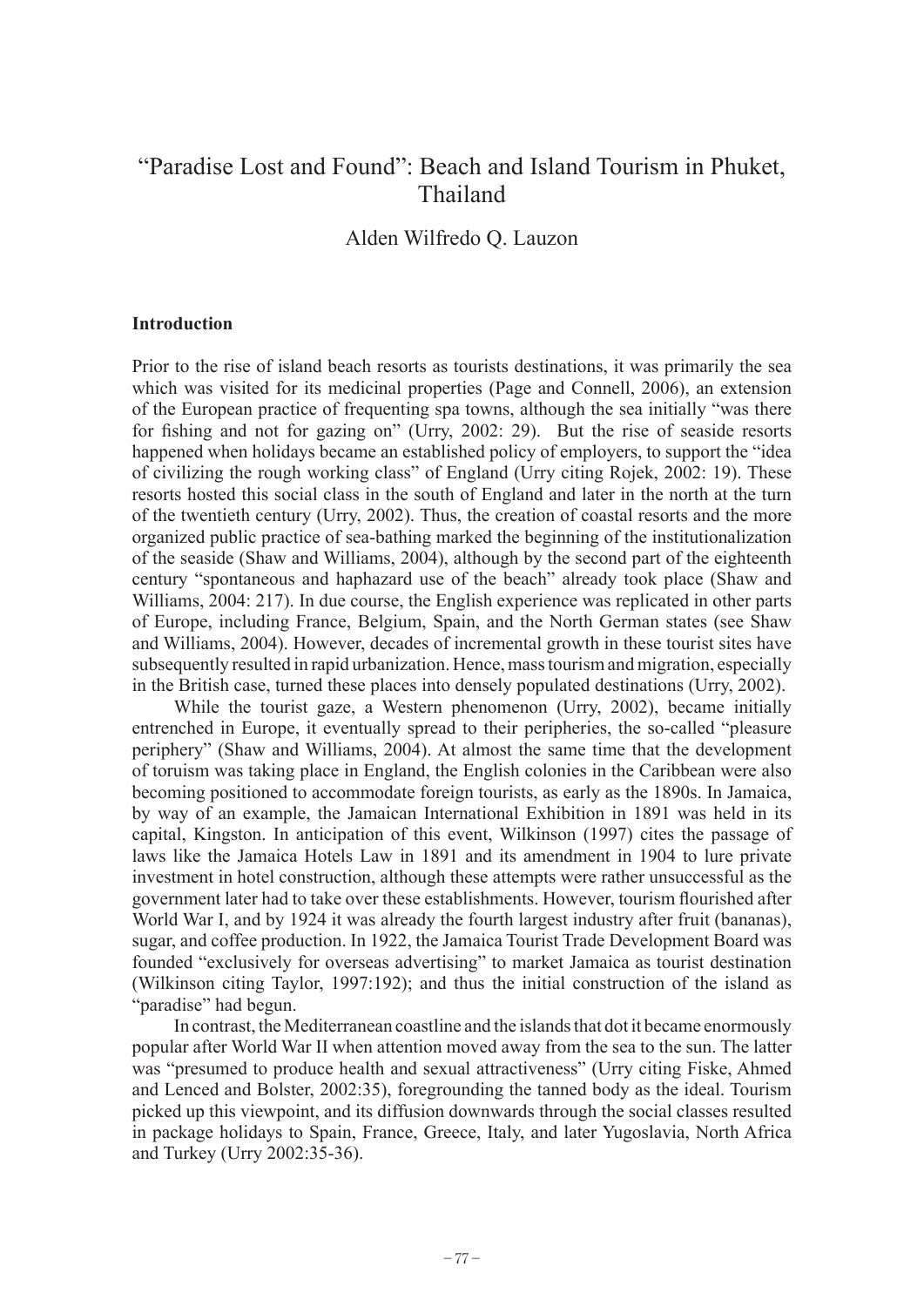The Pacific Islands, for their part, had attracted and fascinated various groups of people over time, long before the incursion of the tourist industry. Sailors in the 16<sup>th</sup> century colonized islands in Indonesia and the Philippines for their colonial empires. Even painters were inspired to portray the islands as idyllic and exotic, as in Gauguin's rendition of Tahitian life. Later, European and American anthropologists made numerous expeditions to study the kinship patterns, behaviors, and attitudes of the numerous tribes scattered around the Pacific. Meanwhile, intrepid travelers sought out the islands for their remoteness and hence the promise of adventure. But with the advent of the touristic gaze in these islands, most notably after World War II, they became "visible" as sites marked exclusively for leisure activities; among the so-called "sunworshippers." They provided a perfect getaway because sunshine is almost guaranteed the whole year round. Thus, by the close of the twentieth century, tourism was a major industry and an economic strategy for most of the Pacific Islands states (Harrison, 2003). Moreover, the idea of spending a holiday on palm-fringed and sun-drenched tropical isles with beaches of powdery white sand in these areas represented the "dream" getaway to many people, in part attributed to the proliferation of advertising in the form of brochures, posters, and postcards. These travalogues depicted these islands as the quintessential tropical destination as Cooper had authoritatively analyzed (Cooper 1994; see also Cohen, 1996; and Lockhart et.al., 1997). Indeed, mass tourism has become synonymous with the combined sun, sea, and sand experience.

The purpose of the above sketch is to show how tourism area research gradually moved to those places where island tourism had had a remarkable economic, sociocultural, and environmental impact. Thus, many studies dealt first with Europe, most notably the Mediterranean coastline of Spain, and France, and the isles of Cyprus and Malta. This was followed by studies of Caribbean tourism. Even though there had already been case studies of Pacific tourism in countries such as Fiji (see Oppermann, 1997), from the late 1980s and the 1990s, a number of scholars carried out studies of tourism in the wider Asia Pacific region (see Richter, 1989; Hitchcock et.al. 1993; Hall and Page, 1996; Hall, 1997; Picard and Wood, 1997; Eades and Yamashita, 1997; Chang, 2001; Apostolopoulos and Gayle, 2002; Harrison, 2003). Among the Southeast Asian nations, it is Thailand and Malaysia which have attracted the most international visitors (based on WTO figures), and hence both countries dominate the regional tourism industry in terms of tourist arrivals and income generation.

This paper discusses some aspects of Thailand tourism, focusing specifically on Phuket and nearby islands, based on research carried out between October 2003 and July 2004. This was before the tsunami that struck Phuket and the nearby *Phi Phi* islands on December 26, 2004. It examines the dynamics of beach and island tourism vis-à-vis the participation of the Thai state, as represented by its prime marketing agency, the Tourist Authority of Thailand (TAT), and the local people, with their own set of culture and practices. Moreover, this study also discusses the process of "indexing" (Rojek, 1997) as a marketing tool in ensuring the reproduction of island tourism, together with the issue of sustainability.

## **Beach Tourism in Phuket**

Traders, mostly Chinese, were the first foreigners to flock into the island of Phuket. They made great fortunes in the rubber plantation business and tin mining production (Cohen,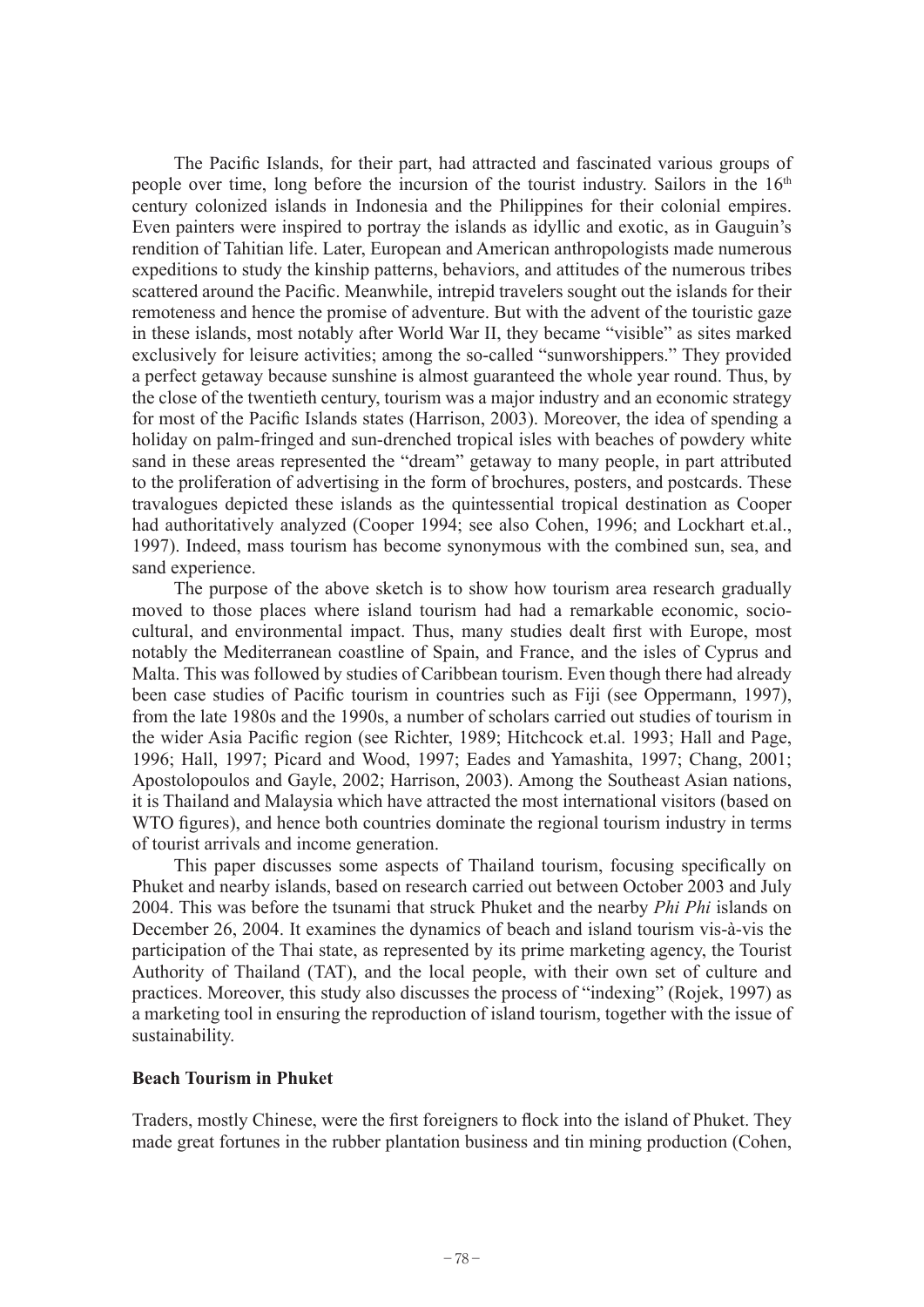1996). The Portuguese-style houses in the capital, Phuket Town, are the most tangible evidence of its glorious past. These ventures eventually declined over the years, and it is the profits derived from the tourism industry at present that fuel the island's economic life. In Phuket, tourism is confined to areas away from the town center. The tourists congregate along the coast, especially the famous Patong beach. Here an urban community has evolved which did not exist before, a phenomenon found not just in Phuket, but in many places with beaches elsewhere, such as Kuta in Bali, Indonesia. This difference is significant for the relations between hosts and guests. For instance, in Chiang Mai, since tourist activities exist primarily within the old Chiang Mai area where local people live, the tourists have a higher level of interaction with the locals; but in Phuket, tourist interaction is most often limited to among themselves.

Cohen's field studies in the south of Thailand, in Phuket and Koh Samui, as described in "Thai Tourism" (Cohen 1996) preceded this research. While the foregoing exposition relies heavily on his ideas, the aim of this paper is to locate Phuket tourism historically, together with the role of the local people and their responses to the tourism industry. Their economic responses to the onset of tourism in Phuket are most evident in Cohen's four types of entrepreneurs namely:

 $\degree$ (1) the locals – natives of the villages immediately adjoining the beaches; (2) islanders – inhabitants of other areas of the island, particularly the island urban center; (3) mainlanders – people from other parts of the country, particularly the capital Bangkok; (4) foreigners – Westerners living on the islands (1996: 218)."

Investigating the tourist developments in two of the oldest beaches in Phuket – Patong and Kata/Karon – reveals the interplay of power between these types of entrepreneurs. Accordingly, Kata/Karon saw the initial development while Patong grew into a "city" in the early 1990s. When backpackers, the first foreign tourists to arrive, visited the Kata/Karon beach, the locals serviced their simple needs. However, with the arrival subsequently of thousands of tourists, the locals were unable to provide professional services. On the other hand, Patong beach, prior to 1979, was almost empty; but, when Kata/Karon stagnated, interest shifted to Patong. Starting in 1979, six new bungalows were constructed by outsiders, but eventually they were joined by numerous hotels, paving the way for the entry of mainland Thai and/or foreign-owned enterprises – a direct consequence of the Thai state's incorporation of Phuket tourism into its overall economic strategy.

In the late 1970s, the Tourist Organization of Thailand, the precedent of TAT, commissioned Thai and Japanese consulting firms to come up with a development plan for Phuket. Accordingly, this favored "high-quality tourist enterprises" and thereby invited "investments by outsiders-mainlanders or foreigners who possess the means and knowhow for such undertakings" (Tourist Organization of Thailand 1979 Plan, cited in Cohen, 1996: 221). As a result of this plan, both Patong and Kata/Karon beaches came to possess a multitude of tourist-related establishments. In 1993 alone, Kata/Karon had "550 service establishments on the beach, including about eighty restaurants, a hundred bars, thirty five travel agencies, and a wide variety of shops and personal services" (Cohen 1996: 229). But it was Patong which experienced the most rapid and intensified development. Aside from the high-rise hotels, it became host to three shopping malls, bank offices, money changing booths, and franchised food shops such as McDonald's, Starbucks, and Haagen Daz. It was most alive at night, when the night clubs (some displaying British,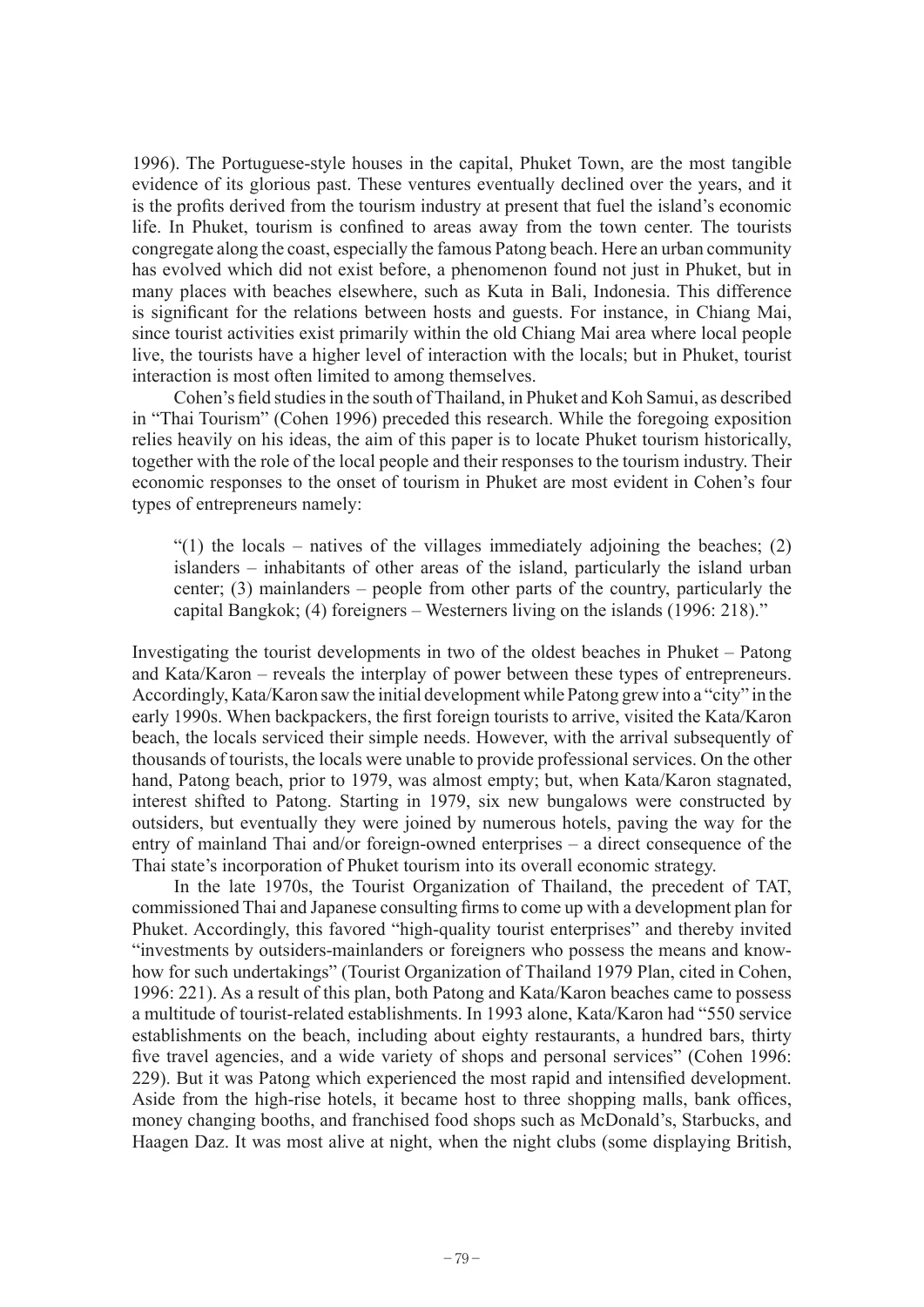Australian, or Irish flags), the restaurants at Thanon Thawiwong, and the infamous transvestite cabaret bar at Soi Bangla opened their doors. The touristic development so far outlined exhibited the shift from what Cohen calls "craft" to "industry" tourism. Hence, in terms of development, it was the outsiders, whether mainland Thai or foreigners, who provided the largest investments. The end result was the dislocation of the locals from their traditional occupations.

Observations during my field visits indicated that the local people involved in the industry devoted much of their time rendering tourist-oriented services as taxi drivers, restaurant workers, vendors, and the like. It became apparent that these people were beginning to base their identities on their occupational roles. While their participation was an expected consequence in direct response to the opportunities provided by the industry, there were results that need to be addressed. For instance, cursory observation in one of the island tours I joined bound for Phi Phi Island – more about this later – showed that local people had shifted their occupations from fishing jobs to become photographers, island guides, and waiters. The seasonality of the industry had repercussions upon the locals' economic situation. Thus, when I visited Patong beach at the start of the offseason, in early May 2004, the tour promoter who booked my trip to Phi Phi had to sit around for hours during the day, patiently waiting for potential clients. Stores I frequented during my first visit near Thanon Rat-u-thit had closed up. Moreover, during the time when this research was conducted, Thailand was reeling from the relatively low tourist turnout brought about by SARS, the bird flu virus, and the impact of the Iraq invasion on the travel industry. When interviews were conducted with the locals, asking about their activities during the "SARS season," the respondents told me that they were still relying on their tourist-related jobs. In other words, since the Thai state has integrated tourism in its overall economic scheme, then state intervention is also needed to provide support to the local people, such as training for other occupations during off-peak periods for tourist arrivals.

In almost all island beach resorts, the metaphor of paradise has been a major marketing strategy. Indeed, a great deal of researches in tourism studies has focused on the use of brochures, guides, and postcards as earlier stated that portray (or, better, misrepresent) islands as paradise (see Cooper, 1994; King, 1996). This is, of course, similar to the strategies of nation-states in paid advertisements in international media like CNN or BBC, such as "Incredible India," "Malaysia, Truly Asia," and "Unseen Thailand." These often reinforce what Said (1978) calls the "Orientalist" construction of the east. Travel agents also participate in this image-making through their websites and publication of brochures advertising their package deals. Thus for its part, Phuket, Thailand's biggest island located in the Andaman Sea, acquired the moniker of "Pearl of the Andaman" (see Parkes, 2001) to ignite the tourists' imaginations. Cohen's book (Cohen 1996) exposes the use of this paradise metaphor in connection with the islands in the south of Thailand. However, in this section this paper seeks to foreground a phenomenon not noted by Cohen, the practice of traveling to pristine islands to conjure up or recover a lost paradise.

In the mid 1970s, Phuket was not thought of as a top holiday destination; however, in less than a decade, the two beaches, Kata/Karon and Patong underwent major transformation that encouraged mass tourism to flourish. Patong beach, the site of this research, virtually became a city by itself. During the peak season, the beach became overcrowded, and was always raucous when bars open at night. In this scenario, where then was the promised paradise, or at least the privacy to be left alone away from the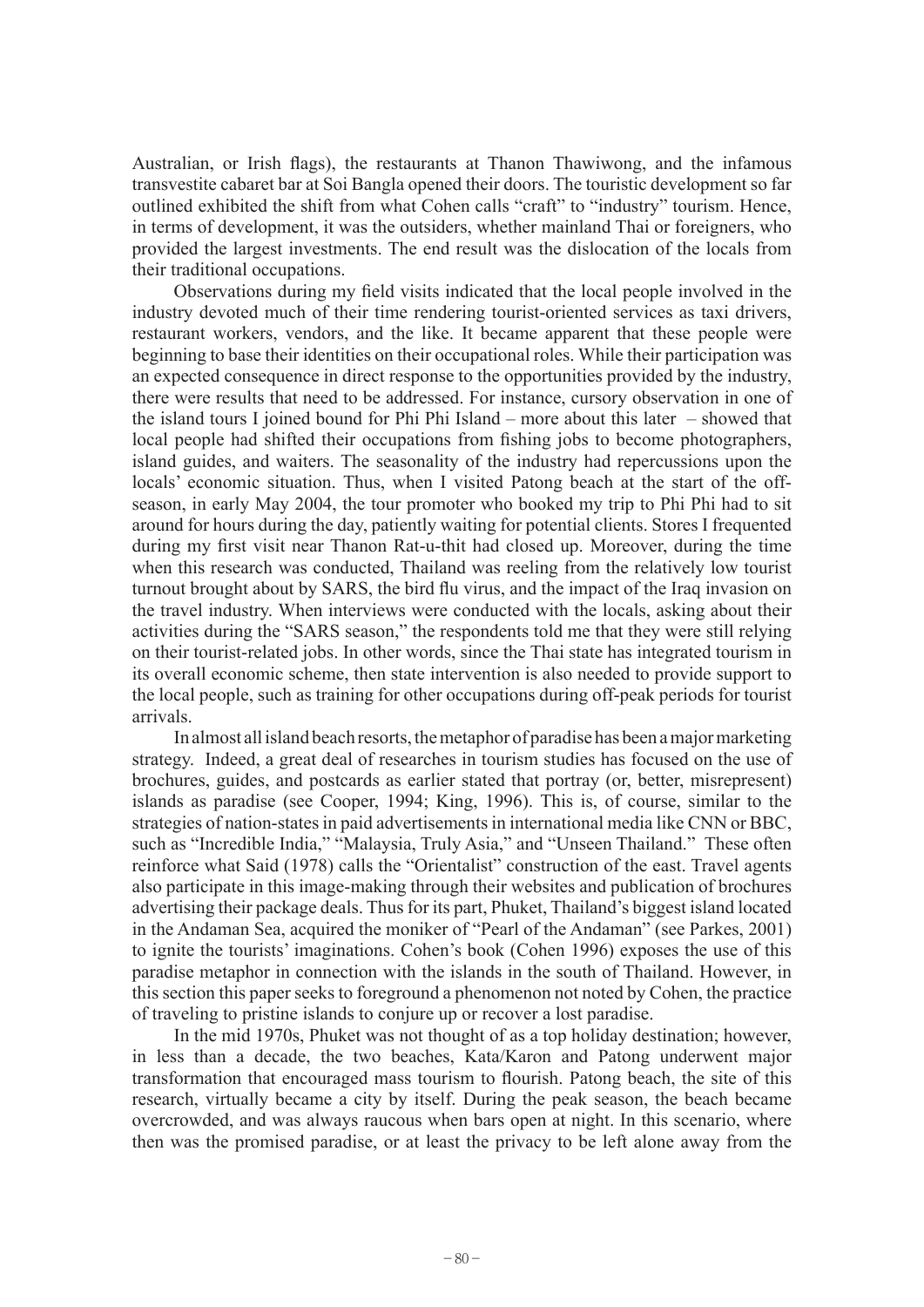prying eyes of thousands of tourists? Chris Taylor, longtime *Lonely Planet* writer, has quite cynically concluded that the exclusivity of tourism lies depends on the price of its day rates. He says, "if you can afford them, welcome to paradise, sanitized, home to the right people, the unruly local world kept at bay by the security guards and the fences" (Taylor 2004: 67). In Phuket the era of exclusivity was marked by the opening of the integrated beach resort, exemplified by Laguna Phuket, with starting day rates between \$250-300, which were "planned environments with a number of hotels which share infrastructure, recreational features and other facilities" (Wong 1998: 248). For those mass tourists who could not afford the cost of a totally exclusive resort but desired a slice of paradise, so to speak, the island tours could offer such an experience. Hence, private TAT-licensed operators dominated the conduct of tours within and beyond the island. In contrast to the northern city of Chiang Mai, where pictures of hill tribes are ubiquitous, images of pristine islands were to be seen all over Phuket. One tour took Patong tourists to cruise or to snorkel in far away Phi Phi Island. Although these tours were arranged to allow tourists to spend time beyond Phuket's beaches, they also fitted the overall touristic experience they was promised, especially in brochures and travel advertisements. The images of these materials give an impression of tranquility or serenity, indeed, the ultimate holiday experience, but which Patong tourists could no longer experience because of the rabid commercialism in the area. Thus, as one brochure said, ":Let's Explore … The Wonder of Paradise *MAYA PHI PHI KHAI ISLAND* Take Leisure and …leave your cares behind." The packaged tours to *Phi Phi*, away from the madding crowd of Patong beach thus served to regain the promise of paradise attributed to Phuket, which had been lost due to intense tourist activities.

Another reason why some Patong tourists engaged in these island tours, aside from the influence of the paradise metaphor, has something to do with a site having been "indexed." Chris Rojek speaks of this process, where a particular sight has acquired intertextual representations from say, brochures, flyers, poems, novels, movies, and the like, thereby popularizing the sight and making it more accessible. Rojek writes:

The process of indexing refers to the set of visual, textual and symbolic representations to the original object. It is important to recognize that representational culture is not a uniform entity. Rather one might speak of files of representation. A file of representation refers to the medium and conventions associated with signifying a sight. As examples of files of representation relevant to tourist culture one might point to travellers' tales, printed texts (travel flyers, brochures, as well as novels and poems such as Joyce's "Dublin" in Ulysses…, dramatic and cinematic traditions… "New York" in the films of Martin Scorsese…Metaphorical, allegorical and false information remains a resource in the pattern of tourist culture as an object of reverie, dreaming and speculation. (1997: 53)

In Phuket tourism, two island tours came to be marketed based on the use of their landscape as a backdrop in the making of Hollywood movies. One was an afternoon cruise to Phang-Nga Bay to an island popularly known now as "Jims Bond" Island, a location for the James Bond movie, *The Man with the Golden Gun*. Another tour featured a cruise to Maya bay, made famous in the Leonardo Di Caprio movie, *The Beach*, based on Alex Harland's novel of the same name. Rojek in this regard notes the indexing of tourist sights bearing cinematic influences.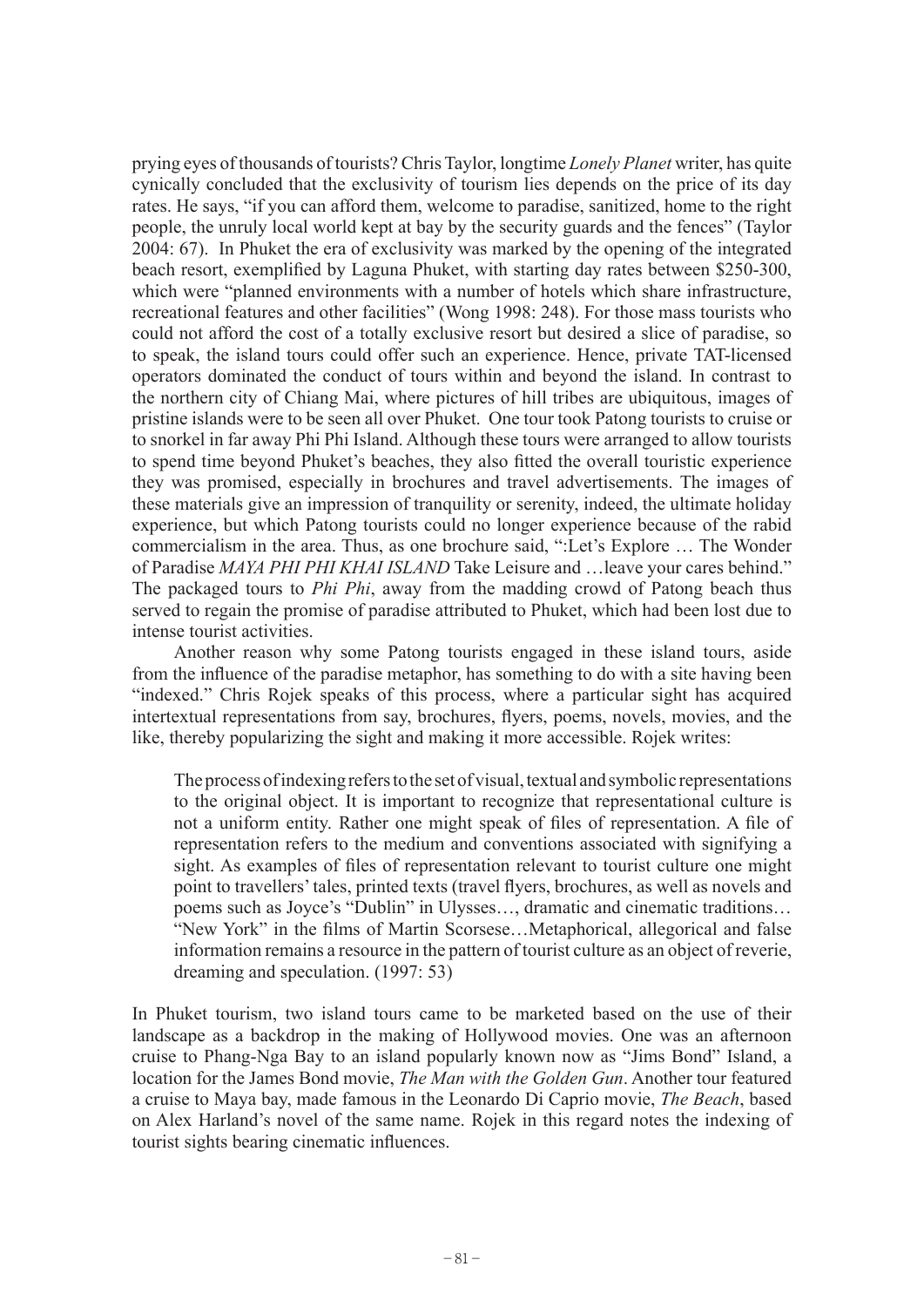Tour guides frame the history of the area in terms of set-pieces from the film… Cinematic events are dragged on to the physical landscape and the physical landscape is then reinterpreted in terms of the cinematic events. (1997: 54)

Thus at Maya Bay, the guide carefully narrated the scenes in the *The Beach* that were filmed in that area, including how Di Caprio, the star, casually wandered around the island. When the boat set its anchor, he then invited everyone for a 30-minute swim, to snorkel, or a mere to sunbathe. However, the peace and tranquility of the island soon gave way to the arrival of loads of tourists brought by other boats. Hence, once again, the paradise image was shattered.

To conclude, these island tours implicitly reflect the search for the authentic, the hidden and the mysterious following MacCannell (1999), indeed, the same rationale that informs hill tribe tourism in Chiang Mai in which I also participated in. These activities, devised for the tourist gaze, are intended to fill the gap in tourist areas that have waned in relation to their original image or promise of uniqueness or tranquility, most often due to urbanization. Ultimately, this process results in the relentless search for attractins that are uninhabited or deserted. And this is the philosophy behind the TAT-led "Unseen Thailand" campaign which calls for the encouragement, exploitation and presentation tourists, both local and foreign, of previously unseen tourist sites (Bangkok Post 2004a). Therefore, it is suggested here that even though tourists' desires may or may not include the need for the "authentic" – since, following Cohen, they may have various intentions (Selwyn 1996: 3) – the state, through its various agencies such as TAT or TAT-licensed tour agencies in the case of Thailand, persists in projecting the "authentic" by way of exotic representations. This is where problems occur because certain practices are advanced and favored which in the long run undermine the sustainability of the industry.

To illustrate, a *Bangkok Post* reprint taken from an editorial of *Khao Sod* entitled "Don't rush to exploit" dealt with the discovery of four thousand wild orchids in Mancha Khiri district of Khon Khaen province. Proceeding from this development, the TAT, accordingly, declared it as a new attraction in line with its "Unseen in Thailand" campaign. The editorial criticized this hasty action because it lacked the necessity of detailed academic research to determine whether those orchids can withstand the impact of tourism. It states:

The idea of turning the orchid grove into tourist attraction is fine. But the TAT must first make a detailed study of the area… Academic research must be carried out to determine whether a natural attraction can be opened to tourists. If tourism can be developed, a further study must be made to determine how many tourists should be accepted.

Strict measures must be adopted to protect our fragile eco-system. This national heritage could be lost forever if we are careless, or put profits before environmental protection…

The opinion of local people must also be taken into consideration before any tourism development is carried out. (Bangkok Post 2004b)

While the editorial does not portray tourism *per se* in bad light, its main argument is grounded on the primacy of environmental protection of fragile eco-system over careless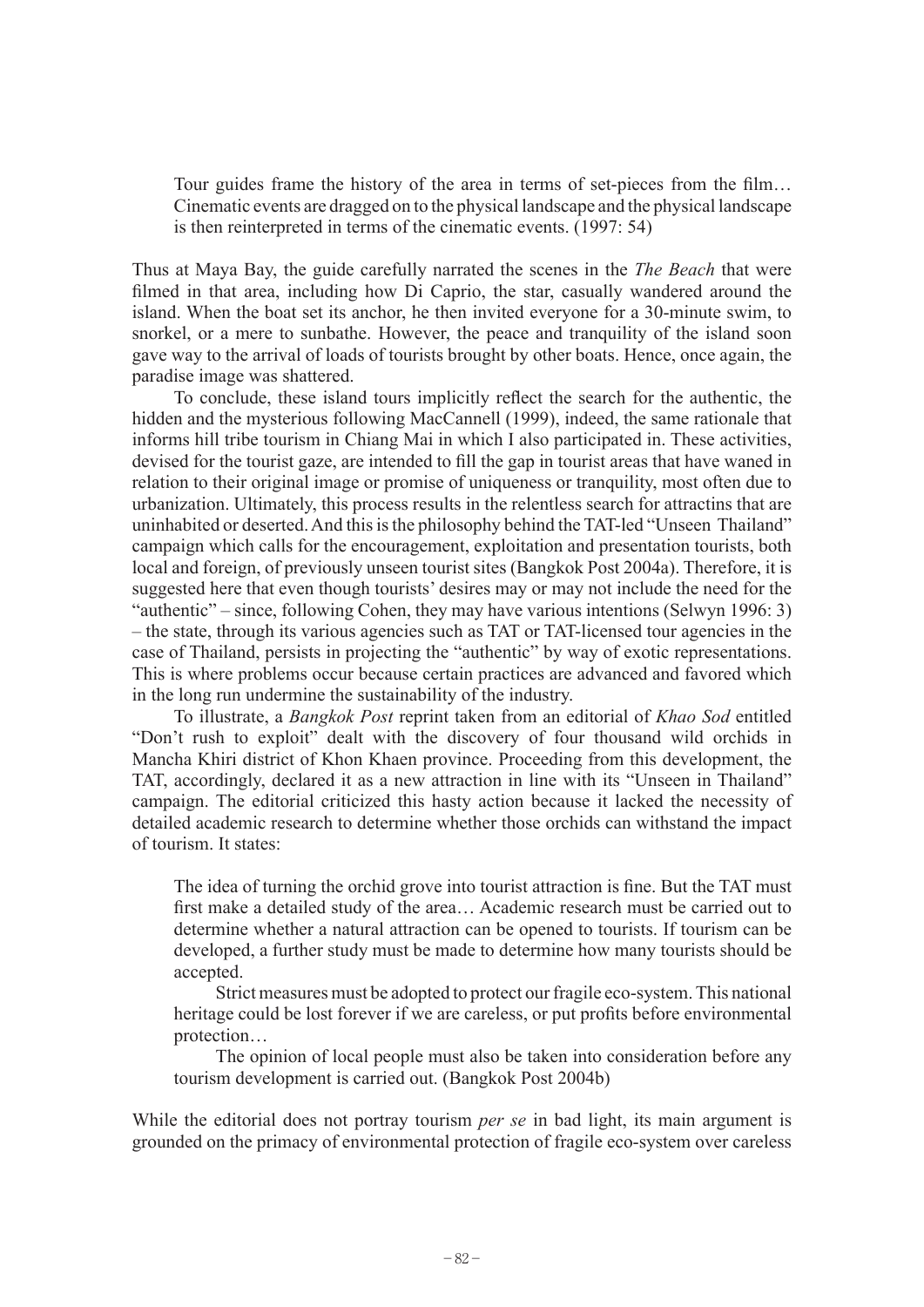state action. Thus, while it is widely acknowledged that tourism is good for the nationstate's economy, it is also believed that it destroys the environment, which in the long run will bring more harm than good.

For instance Phuket, in the early 1990s, has started to experience environmental hazards brought about by tourism, such as water shortage, sewerage, waste, and pollution (Cohen 1996: 228) There have been measures taken to address those problems such as building a waste water disposal system, but still with the volume of tourists coming in, Phuket cannot manage itself at a sustainable level. Phuket's provincial government has armed itself with an incinerator to deal with the 350 tons of garbage; though the machine can only handle 250 tons, resulting in between 50 and 100 tons piling up daily. With regards to water consumption, the province/island can only supply up to 30,000 cubic meters, but the demand is 40,000 cubic meters (*Siangtai Times* 2004a). This situation is aggravated during the tourist peak season when the tourists, estimated at 400,000, outnumber the locals who number only around 300,000 (Sukin 2004: 1A). This situation prompted Phuket's provincial authorities to conduct a seminar, and one solution proposed was zoning Phuket, "the first ever in the history of the island" (Sukin 2004: 1A). And it is not only Phuket: Koh Samui is experiencing the same fate (Bandisak 2004: 2), and so are some of the other islands featured in the island tours, like the Similan Islands, Thailand's prime diving spot (Fein 2004:8A). For this research, I had the chance to explore that area, and I observed the unregulated number of boats coming to these islands, with hordes of divers. Similarly, a writer talks about the state of Thailand's national parks, wherein some have seen the frenzied construction of park facilities to keep up with the competition from other resorts (Techawongtham 2003: 15). Clearly, these disastrous conditions should lead to a review of the downside of the industry or, more concretely, its negative impact upon the environment and the ecological balance. Such a review would allow tourism to flourish, but at the same time encourage the protection of the resources upon which the industry depends.

## **References:**

- Apostolopoulos, Y. and D. Gayle, eds. 2002. *Island Tourism and Sustainable Development: Carribean, Pacfic and Mediterranean Experiences*. Greenwood: Praeger.
- Bandisak, Suwannee. 2004. "Green plan aims to save Koh Samui from ruin," *The Nation*, 7 March 2004. Bangkok: Nation Multimedia Group, p.2A.
- Bangkok Post*.* 2004a: "*Thailand Unseen Treasures*," 28 February, p.6.
- Bangkok Post*.* 2004b: "*Don't rush to exploit*," 19 February , p.11.
- Chang, T., Ho, K. and P. Teo, eds. 2001. *Interconnected Worlds: Tourism in Southeast Asia*. Oxford, UK: Elsevier Science Ltd.
- Cohen, E. 1996. *Thai Tourism*. Bangkok: White Lotus.
- Cooper, D. 1994. "Portraits of Paradise: Themes and Images of the Tourist Industry," *Southeast Asian Journal of Social Science,* 22: 144-160.
- Fein, Stephen. 2004. "Similans: Paradise in Peril," *The Nation*, 3 May 2004, Bangkok: Nation Multimedia Group, p.8A.
- Hall, C.M. 1997. *Tourism in the Pacific Rim: Developments, Impacts, and Markets*. South Melbourne: Wesley Longman.
- Hall, C.M. and S. Page. 1996. *Tourism in the Pacific: Issues and Cases*: Boston: